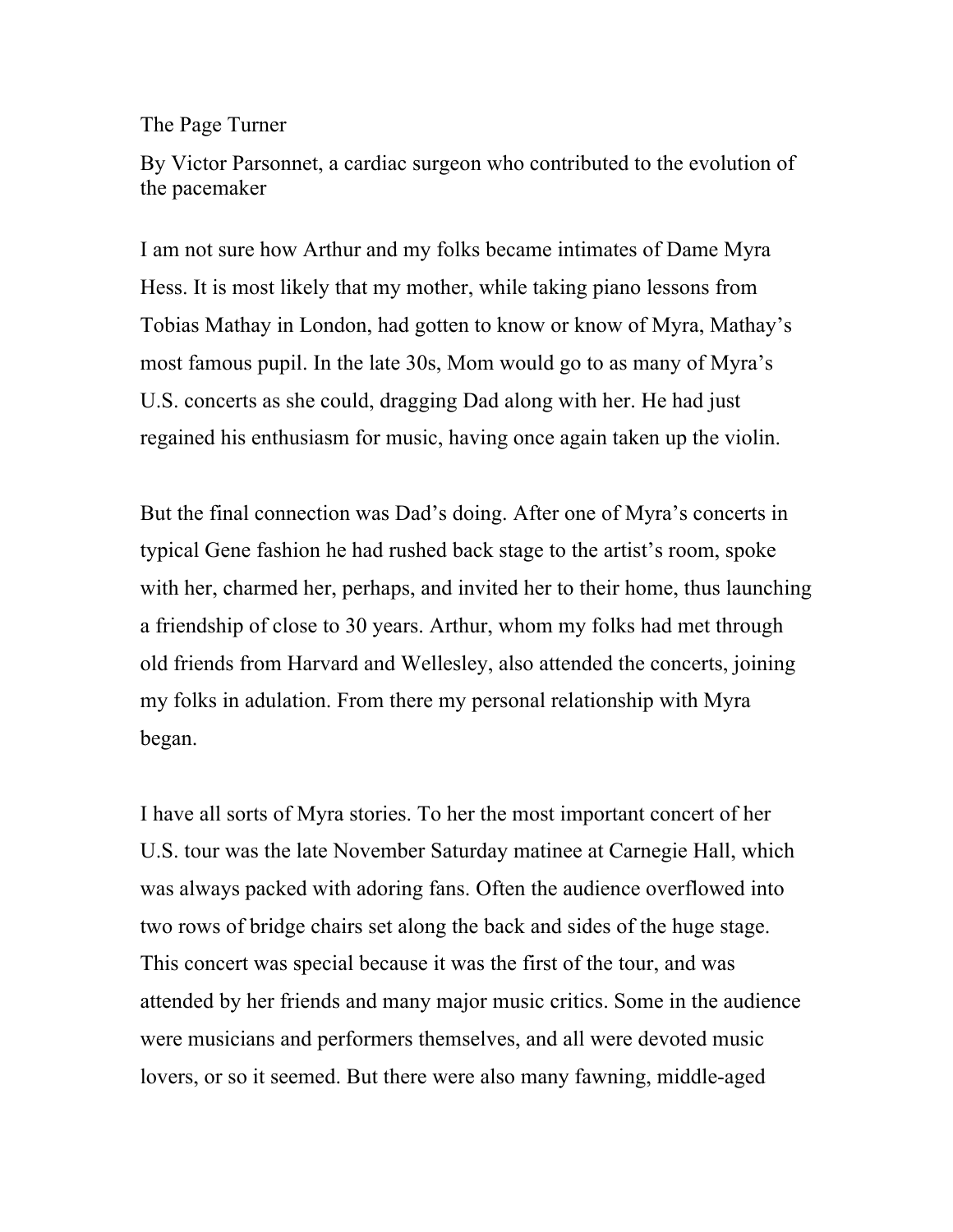Hess-followers, mostly women, but sprinkled with tweedy, bookish-looking men.

Following a concert, Myra would pull herself together fairly quickly, after complaining to the small entourage in the dressing room, which included my mother; Beryl Davis, her niece; and Sazz, her helper and traveling companion; how awfully she had played, and asking, "Was it really not too bad?" Not until she received appropriate reassurance, which was not difficult to offer because she never was anything but wonderful—few performers were capable of making such lovely music—was she prepared to entertain the mob collecting at the stage-door. I couldn't stand watching it. The handkissing, empty-headed admiration, the exclamations of infinite praise, the avowals of eternal love and devotion, the pecks on the half-averted cheek. It seemed to me that most of them hadn't a clue whether the performance was good, bad, or indifferent. It was embarrassing. How could she enjoy this? She really knew how well she had done. Although we could scarcely tell the difference between 100% and 99.99% perfection, she could. But she ate it up nevertheless.

Afterwards a select few of her "intimates," would repair "round the corner to her flat" in the Wellington, where her entourage, largely female—my mother among them—would fuss around her. My mother, whom I had never seen on the floor ("formal Lil as Dad called her), got down on her hands and knees to warm Myra's soup on an old electric heater, with a cord too short to reach the table top, while Sazz and Beryl prepared tea and biscuits. Once Myra regained her composure, the next hour or so was spent listening to her stories, with rare contributions from the rest of us. We usually had little to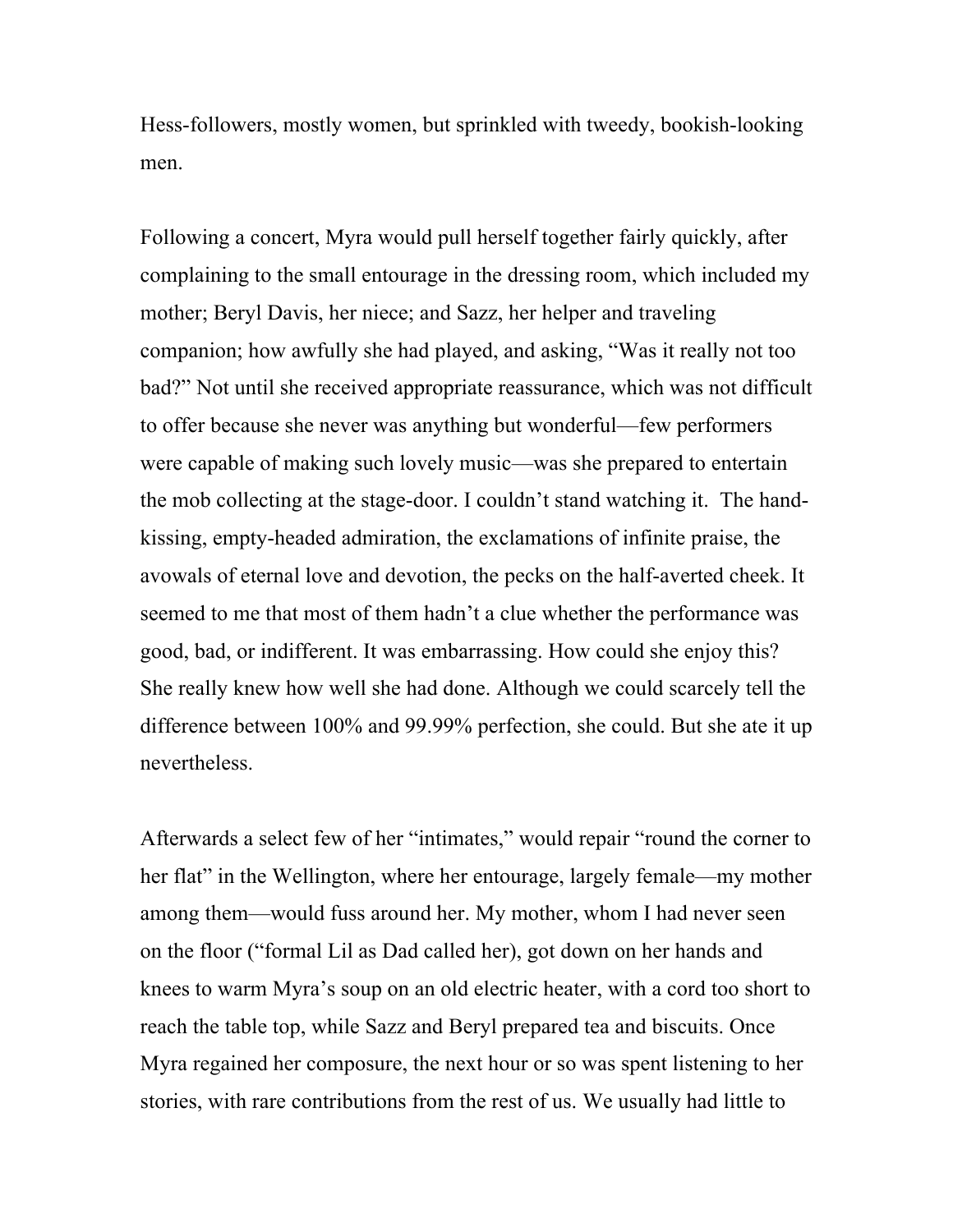say except as fillers to keep things moving. One simply couldn't talk about oneself or non-related things during these winding-down periods. Some talk was a bit "risqué," as we might have said then (she rather loved being "naughty"), though much was rather shopworn. But all were followed by her infectious guffaws of laughter. About an hour later it would all suddenly end, usually on a prompt from my mother, who would declare that "Myra must be tired" and we had best be trotting on. (Around Myra my mother always became very Brrrittish. My father, sister, wife and I could never quite understand that transformation.)

Other times, when the group at the flat was small, Myra became morose, aware of what seemed the hollowness of it all. What was the use? Why go through this agony over and over again, she would ask rhetorically? She was not pleased (at that moment) by all the adulation, and knew that it did not replace the things she never would have, like family and children. For that fleeting instant, our little group filled that role. But the next day it would all be gone—the introspection and self doubts—and after commenting upon the reviews, usually good, respectful, and kind, the awful cycle of practicing, preparation, packing, traveling, excitement, and nerves would begin again. For what else was there, anyway?

Myra was a special and unique person. There is no doubt that she was considered one of the great pianist-musicians of her day. She had been "knighted" by Queen Elizabeth for her tireless contribution to the war effort by performing almost nightly at the National Gallery during "the blitz." Thus, she became Dame Myra to the world.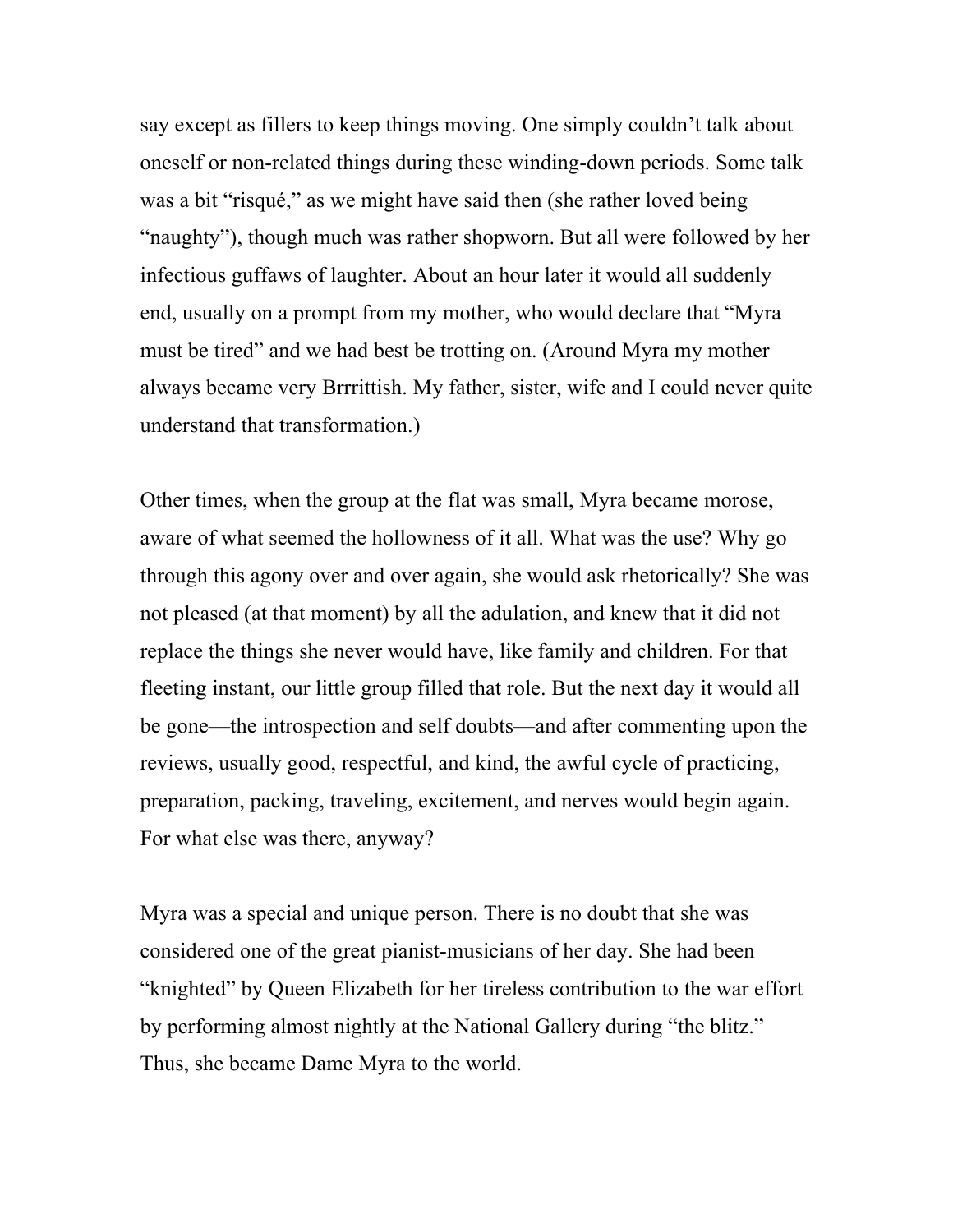Despite her fame, immense popularity, and her public personality, she could be warm, affectionate, attentive, and generous. To hear my parents tell it, she was "a beauty" in her youth. (From her old photos she looked about the same to me.) Even in her late sixties she was what one might call "handsome" —her graying straight hair parted in the middle and swept back low over her ears to end in a large bun. I saw her once with her hair down, literally. It reached her waist, and was a feature of great pride to her. As were her legs, for that matter, which she would show to the knee in relaxed and coquettish moments. They weren't all that great, but her ankles were nice. She was proud of them, too. In my view, she was actually rather short and a bit dumpy. It was her bearing that made her beautiful. She carried herself magnificently; erect, head thrown back, chest out (what there was of it, for a British surgeon had performed bilateral simple mastectomies years earlier for bilateral cystic mastitis—a mutilating operation very much in vogue in those days). When she strode on stage, she looked intently at the audience, seemingly acknowledging the presence of each person. She flirted with them, especially when she played, as if to say, "just listen to this next passage." In a rhythmic or light passage she would actually bounce along with it. By nature she knew how to play to the crowd. (Not surprisingly, she didn't "record" well; analogous to a student "not testing" well. It was not possible to flirt with a recording studio.)

As players today go, she didn't have a big technique. The Brahms B-flat concerto was the most challenging piece I recall her tackling. But how she could play Mozart, and Brahms, and Scarlatti, and Schubert! To hear her play such music was a visceral experience. Even crusty cynics became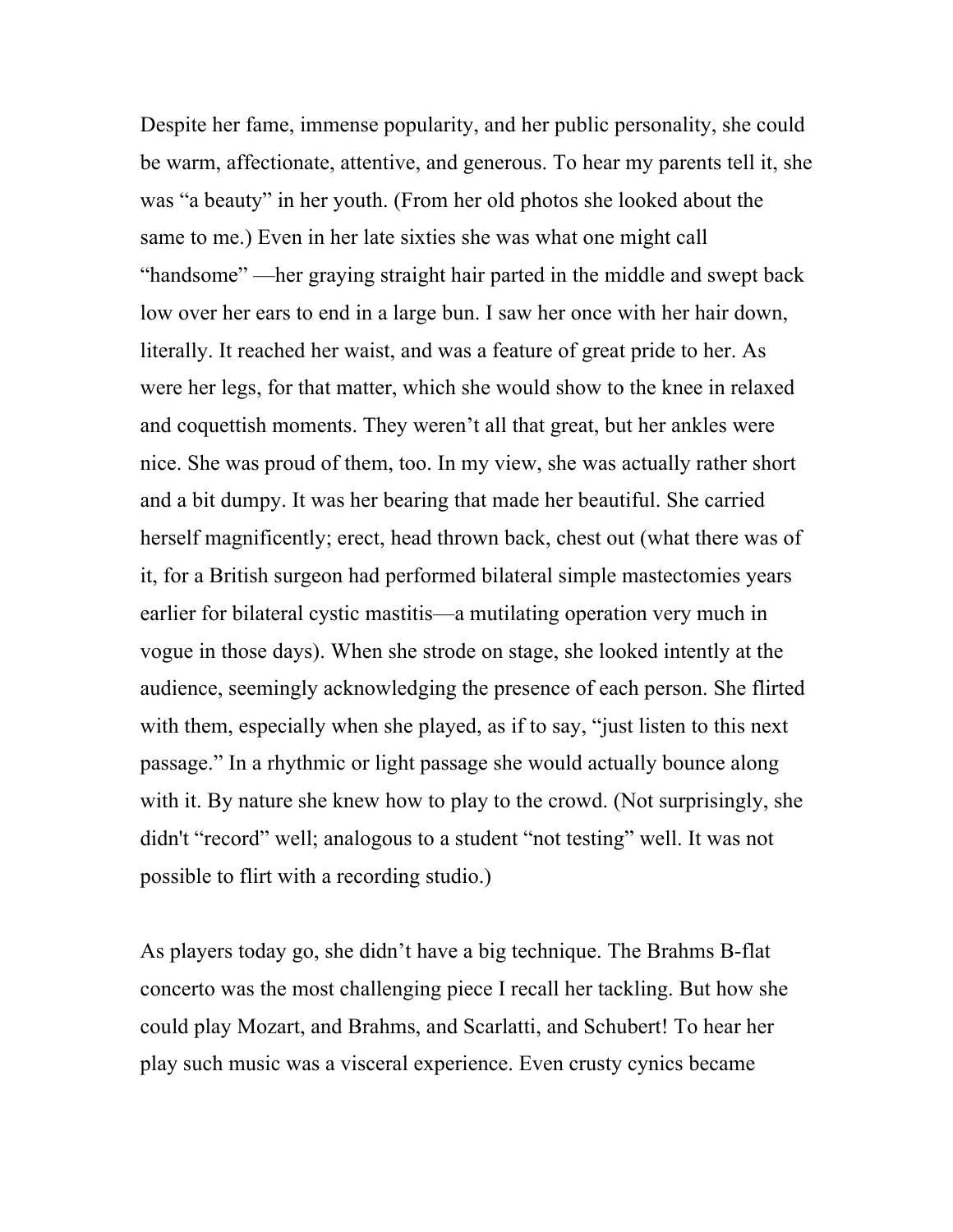weepers at times. She made glorious music like few others could do. We fans believe she produced it precisely the way the composers had intended.

When I was a child I adored her, and would look forward to the days when she visited us—my mother and father, that is. She filled the house with her presence. Even my little sister, age 2, rocked back and forth in a tiny rocking chair, intoning in rhythm with the chair, "My-ra Hess, My-ra Hess, My-ra Hess." I never found out why Myra never married. My mother knew, but would never tell. There were rumors of an unrequited relationship with someone, perhaps Harold Samuels, a famous British composer-pianist of his day.

My relationship with her was mother-son, perhaps, or teacher-pupil. But at concerts I was her associate, her aide and helper in the final minutes before she walked towards the stage. I was with her before, during and after the concert, and privy to moods, and fears, and preparatory routines, careful not to intrude or speak unless spoken to.

Even though much of this was serious business, there were some amusing moments. For a long time after this event I am about to describe, I had assumed that one day, when she wasn't too up tight, and at just the right moment, she would find this story funny. She didn't. Perhaps it was the way I told it, or perhaps it was still too serious a matter or too lacking in proper awe. Or respect. Or something.

After "the war," Myra had become accustomed to playing from music at The National Gallery concerts because, after all, who could be expected to retain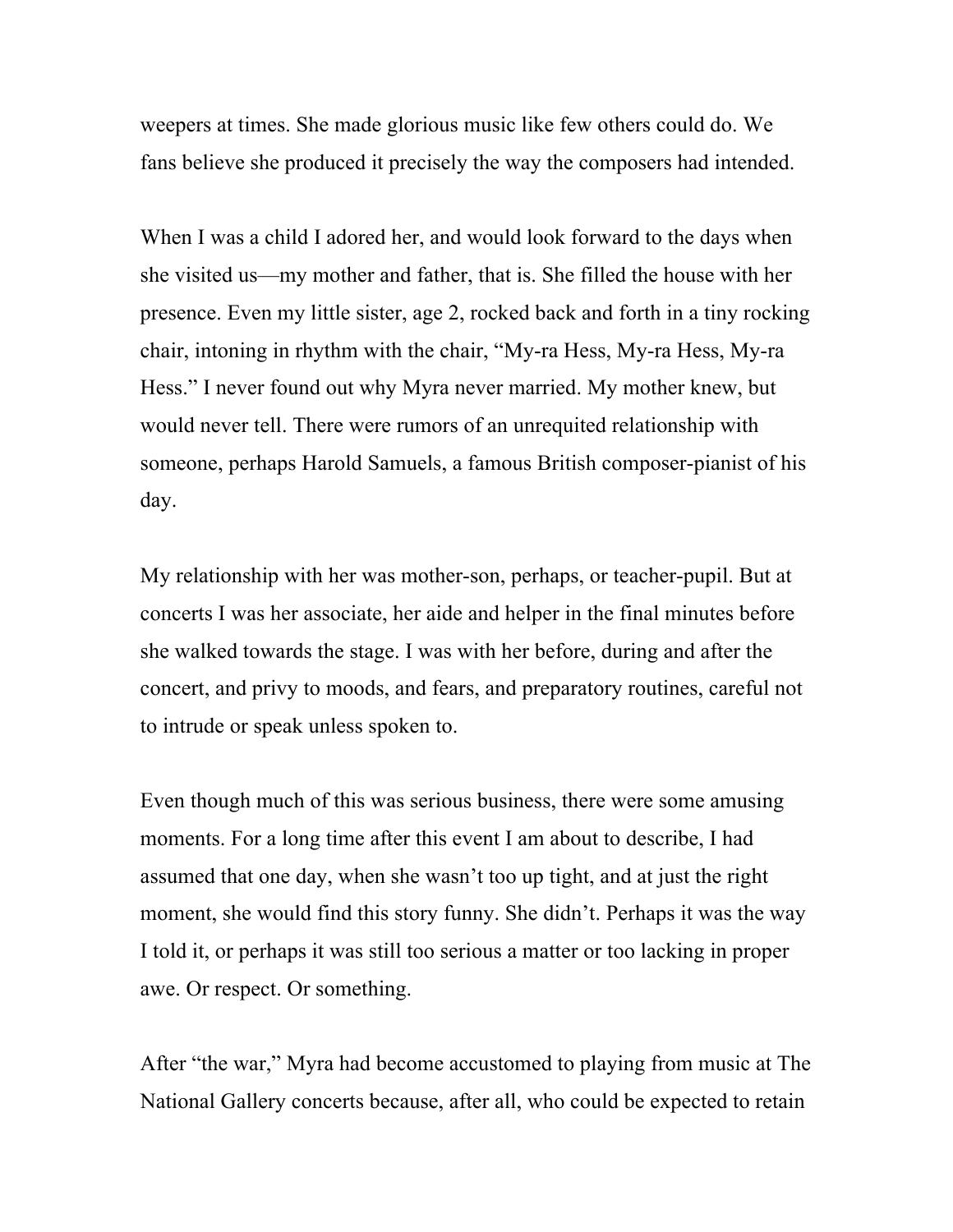a precise, performance level, memory of a huge repertoire to be played many times a week? So, why not use music in the U.S. as well? Why should she return to the pre-war torture of memorizing her pieces? Why not relax and enjoy one's own performance? And why not, furthermore, set an example for young aspiring pianists who live in terror of memory lapses? So, she did just that, and therefore needed page turners. For the East coast concerts, usually New York City or on occasion Boston and Washington, I was her page-turner.

(Myra took occasional abuse from the critics for "using music." But she was prestigious and secure enough to weather it. Despite her assertion that her purpose was to lead the way for others, that explanation was never quite accepted. She would be sad to know that the practice never caught on.)

I was jealous of my page-turning "rights," even jealous of such interlopers as Ralph Kirkpatrick, Paul Hindemith, Arthur Mendel and others who might occasionally stand in for me. Despite their fame—all internationally known musicians, composers, and performers—none of them was any good at page turning because they were not tall enough to reach across the music rest with their left arms, in order to surreptitiously, turn the page without rising from their seats at Myra's left, and without disturbing the pace of the performance, or distract the audience, or even worse, distract especially Myra. I am tall, about 6-2, and long-armed. I had also been around music a lot, and despite an abysmal lack of pianistic technique, I fancied myself a great, though unrecognized, "musician." I knew when, how, and at what pace to "turn."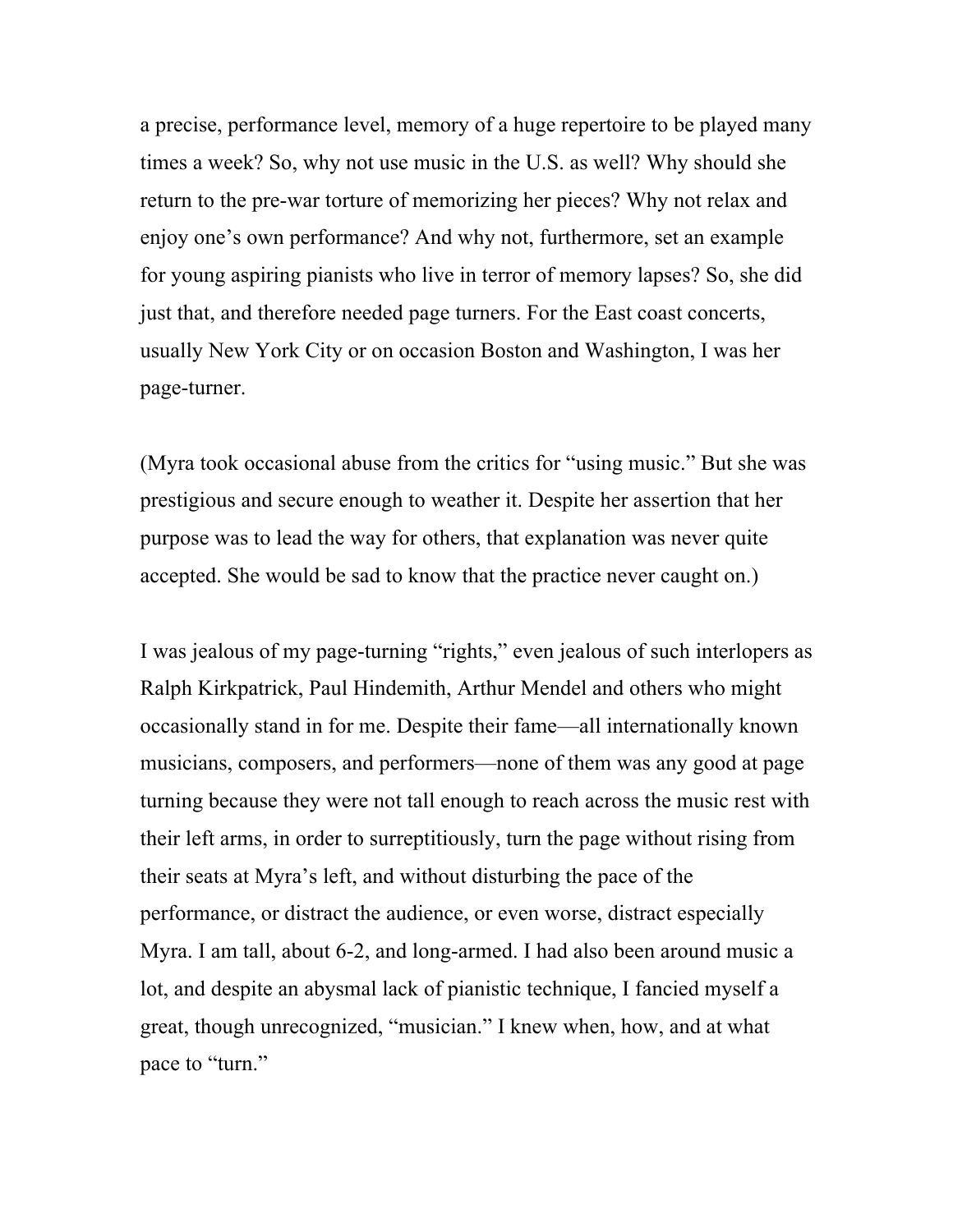And what a heady spot to be in! There I was, through the years of my internship, surgical residency, and two years of marriage, sitting at the elbow of one of the most famous artists of the day, turning pages while she performed as a soloist or in concert with The Budapest Quartet, the Philharmonic, the National Symphony, Toscanini, Koussevitzky and on and on, wallowing in reflected glory. Backstage, before performances, I was often alone with her; mother and the other women having rushed to be in their seats for the moment when Myra would appear on stage. I would trail behind her, at exactly the right distance, and with exactly the correct diffidence, carrying her music, which I would place on the music stand and then sit invisibly while she took her bows and, for the rest of the concert. (A really good page-turner is invisible.) I was privy to her pre-concert nerves, her hand-wringing in an ever-present, faded, tiny flowered handkerchief, and her unavoidable attacks of gassiness (she called it her "windy-pindies") and the last-minute primping and hair-straightening (never lipstick, although she did use rouge and powder), the deep sighs, and then the erect, proud march to the guillotine.

A truly good page-turner, a rare breed, turns without rising from his seat, and with arm motions and demeanor appropriate to the music, never reaching across too early, arm dangling in air, and never, never hurriedly. In slow movements one turns *lento*, *adagio, pianissimo*; in fast movements, one turns andante, never *presto* or *agitato*, and always at the precise moment that the performer would look up for the top of the next page.

It pleased me that I satisfied her and that I made no mistakes. Or almost none. Once, when she was playing in Washington with the National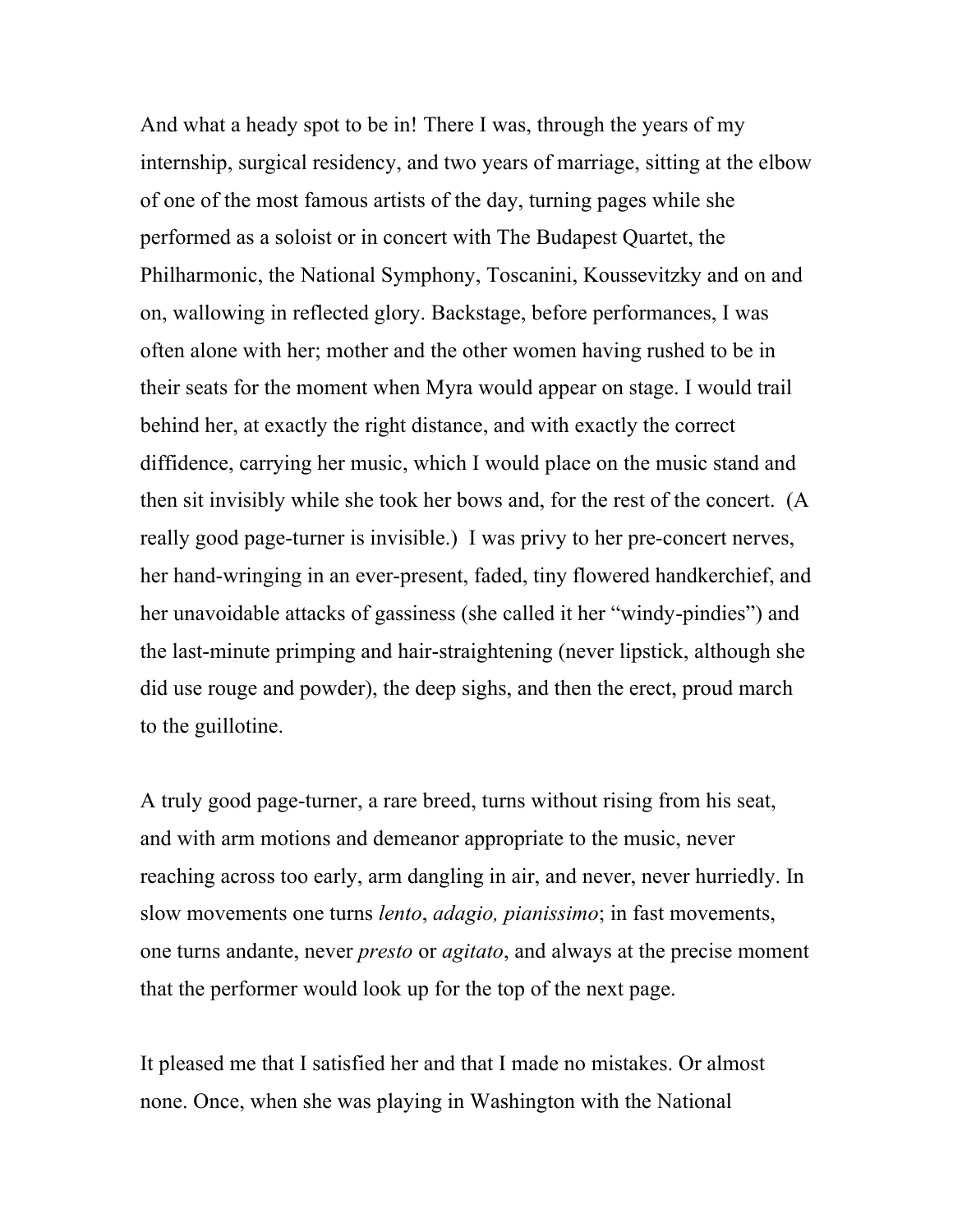Symphony, she had scotch-taped to the score a slip of paper with a minor change of some sort. Even though she explained beforehand what I was to do when we got there, I missed the point, and the page turn, and she was forced to grasp frantically at the music and turn the page herself. She didn't scold me for it, but she didn't thank me either. Nevertheless, as a rule I got lots of praise. Hardly a concert would end without one of the fan club saying to me, "Oh, are you the page turner? (or her son, or young friend, or whatever they were thinking?) You turn so-o-o musically!" I shall never forget the day when that was told to me by an extremely good-looking and amply endowed older woman, against whose bosom I was pinioned in the crowded doorway of the Town Hall dressing room. I later found out it had been "Kit" Cornell, as Katherine Cornell, one of the great stage actresses of the day, as she was known to Myra.

One Saturday in the fall of my first year of surgical practice in 1955 (as an assistant to my father who was at that time, one of the busiest surgeons in New Jersey), I had Saturday morning "hours," which meant that I saw a patient or two, perhaps one of my own (if such a possession ever exists), and hung around reading journals and ad material until it was time to leave for New York to turn pages for Myra. A sales representative whom I had let in to see me, because I had nothing else to do, had plied me with a sample of *meprobamate*, the popular tranquilizer of the day. So, being nervous about the concert, as I always was, I swallowed one and promptly forgot that I had done so.

It was a fairly cool November afternoon, nippy, as Myra might have described it, about 40 degrees. She was more nervous than usual before this concert,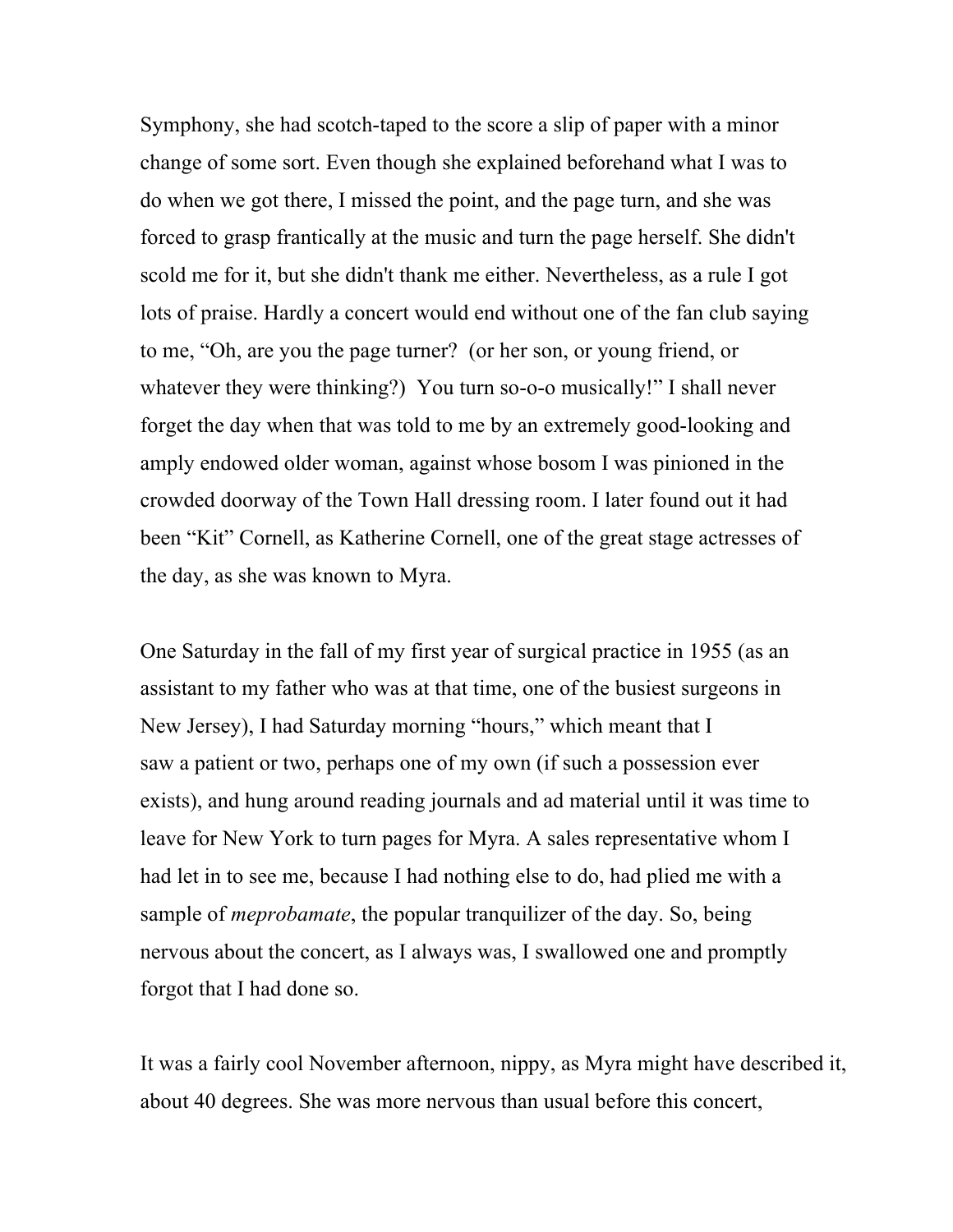probably because she felt that she was getting on, worried some about her memory issues and technical facility. There was the usual ritual of hankie twisting and pacing the floor in the artist's room. I felt fine and less nervous than usual.

Carnegie Hall was sold out—3,000 folks in the audience. The first half of the concert was standard Myra: one or two Scarlatti *sonatinas*, a Bach prelude and fugue, and the Mozart C major Sonata. The crowd was immense, no empty seats, applauding lovingly on her first appearance, and long and hard after each section. Towards the end of the Mozart, a slow movement, I suddenly realized that I was getting sleepy. But as the rest of the Sonata got more vigorous, I didn't change with it as I usually would have done, vicariously participating. In fact, I began to get that languorous, soft, dreamy feeling that one has in a late summer afternoon, lounging on a hot, sandy beach. During the intermission I decided to perk myself up a bit by leaving the hall through the artist's entrance on 56th street, walking vigorously to 5th Avenue, up to 57th, and so on around the block. There was plenty of time. I couldn't imagine what was wrong with me, but didn't worry much about it.

The second half of the concert was just the Schubert B flat major, one of her favorites for which she was well known. I was all right for the first five minutes or so of the Schubert when, suddenly, I realized that I was growing sleepy again, but more gravely, probably made worse by the mid-afternoon breather. Towards the middle of the slow movement, which was interminable (Schubert often takes too long to say things), I really began to struggle to stay awake. At first I tried scaring myself with horrible thoughts.